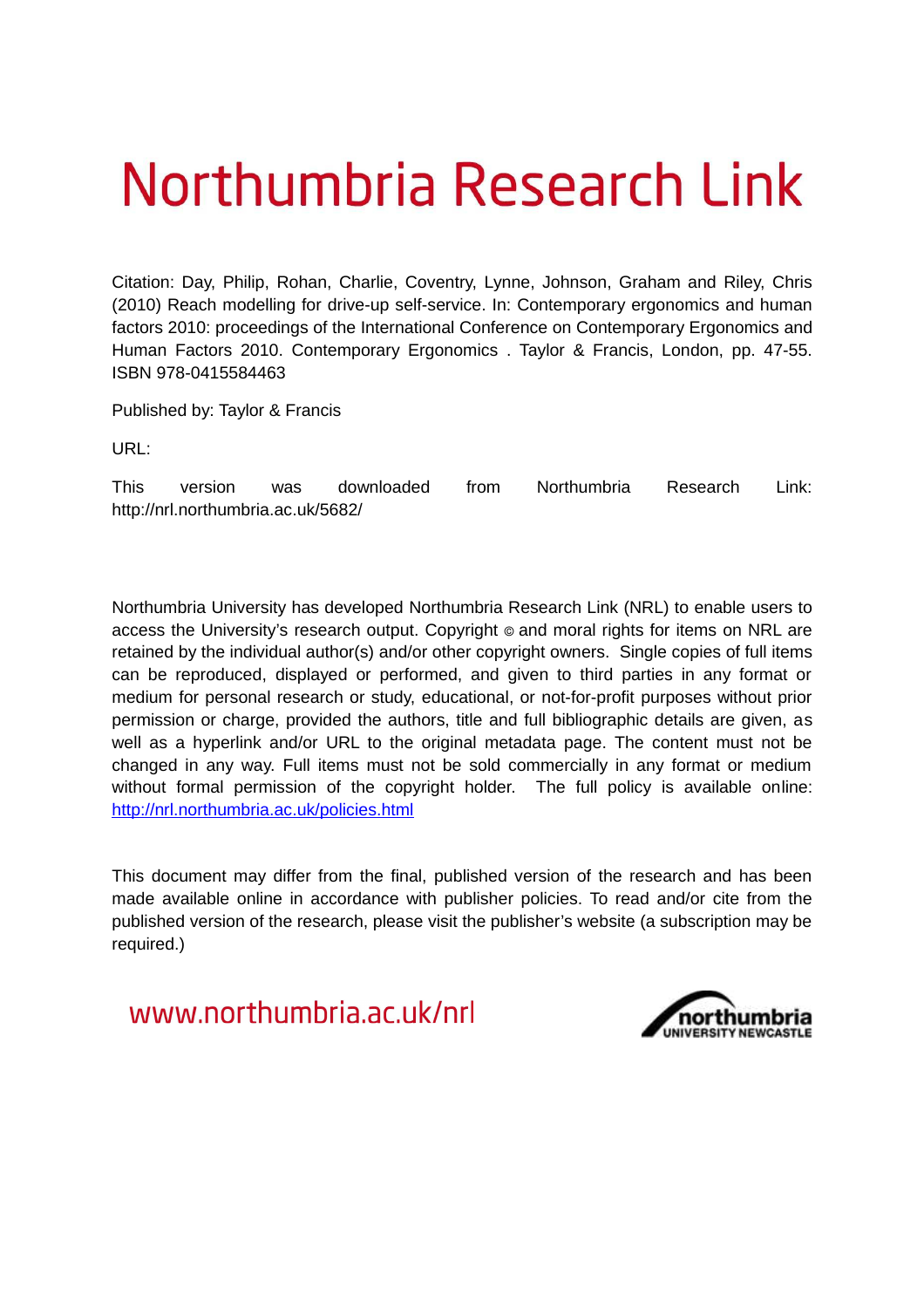# **REACH MODELLING FOR DRIVE-UP SELF-SERVICE**

**P.N. Day<sup>1</sup> , C. Rohan<sup>1</sup> , L. Coventry<sup>4</sup> , G. Johnson<sup>3</sup> , C. Riley<sup>2</sup>**

*1. Consumer Experience, NCR Financial Solutions Group Ltd, Dundee. DD2 4SW* 

*2. Consumer Experience, NCR Global Solutions Ltd, Swords, Co. Dublin, Ireland* 

*3. Advanced Technology & Research, NCR Financial Solutions Group Ltd 4. PaCT Lab, Dept. of Psychology, University Of Northumbria* 

People using a self-service terminal such as an automated teller machine (ATM) tend to adjust their physical position throughout a transaction. This is particularly apparent with terminals that are designed to be used from a vehicle (i.e. drive-up automated teller machines or ATMs). Existing predictive tools tend to focus on static reach and provide limited predictions for how far people are willing to stretch to complete a task. Drive-up self-service products have 3 main challenges; the variability of vehicles, people and driver behaviour. Such conventional tools are therefore of limited use in understanding how much people are willing to move to use a self-service terminal.

Work is described to build in-house predictive models based on 2 large empirical studies of reach in a drive-up installation. These 2 studies assessed comfortable and extended reach from 10 vehicle categories. Extended reach was defined as stretching/leaning as far as participants would normally be willing to in order to complete a drive-up transaction. Findings from these studies indicated that participants are prepared to adopt more extreme postures at drive-up than in other situations with extended reach at drive-up being significantly different to what might be seen at a walk-up kiosk.

# **Introduc**t**ion**

Self-service terminals (SSTs) such as automated teller machines (ATMs) or check-in kiosks are commonly used in a walk-up environment. Traditional models for workstation design and the models published in Smith and Coventry (2002) provide guidance and relevant reference material about product design for walk-up terminals. However, in some regions, these self-service terminals are also offered in a drive-up configuration with the consumer remaining in their vehicle to use the terminal. Typically these are found in North America (USA, Canada), and the Middle East (e.g. Saudi Arabia, Kuwait).

Using a terminal from a vehicle imposes significant pressures on the consumer and if traditional predictions of static reach were to be used it would be impossible to design a product to fit within the reach envelope predicted by these tools. However we know that these drive-up products are used and gaining in popularity.

For this reason further understanding is required of where a person can and will reach to from a vehicle for an infrequent and fast interaction such as collecting a ticket for car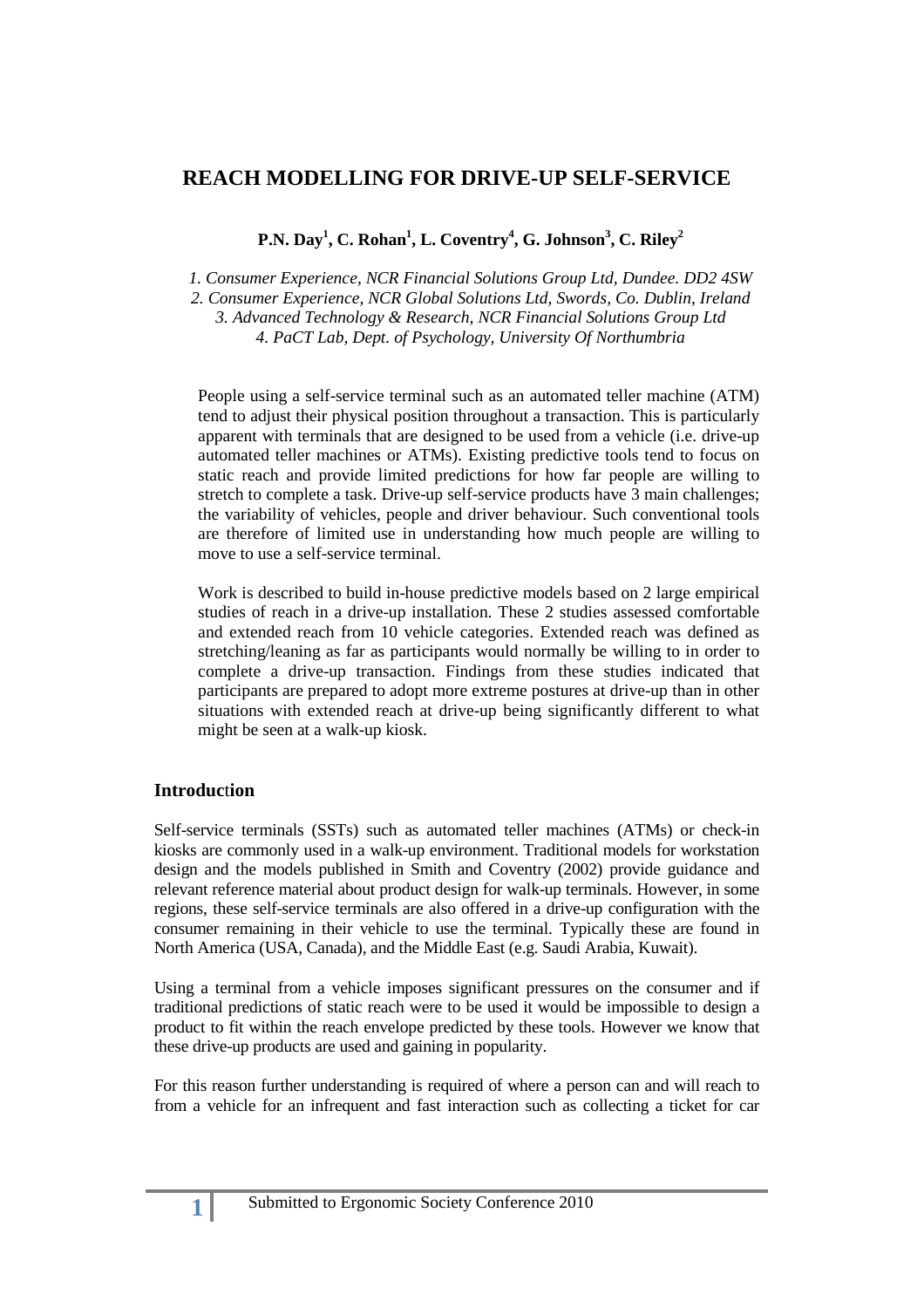parking, ordering fast food, or getting cash from an ATM. Three key challenges in predicting reach for drive-up self-service consist of the variability of vehicles, people and driver behaviour. Our approach has therefore been to carry out studies to understand more about this environment. These studies have included the following:

- Studies of vehicle sizes
- Observations of people using live drive up ATMs
- Study of what drive-up users consider to be comfortable and extended reach in a drive-up environment
- Two studies using different prototype ATM layouts, with measurements of actual driver behaviour and user feedback on the acceptability of interface layout
- This work then led to development of predictive tools to be used for future design work.

### **Constraints for drive-up self service**

#### *Vehicle dimensions*

Making a single solution that works for all shapes and sizes of consumers is difficult enough, but the variability increases dramatically when vehicles are involved. Not only is the size of the car important; the shape of the window and the ability of the driver to park close to the object they must reach must also be considered.

The first challenge to overcome is that vehicle dimensions vary significantly. In fact, the variation between key vehicle dimensions, such as seat pan height or height to window top and height to window bottom, is greater than the differences between human anthropometric variation. This is a particular challenge in markets such as North America as they have vehicles at both ends of the spectrum (e.g. very small, low sports cars at one end, and very tall pickup trucks at the other). For instance, when considering seat pan as an example, a small sports car, such as a Chevrolet Corvette, may have a seat pan height of 290mm from the ground whereas a large pickup truck, such as a Dodge Ram, may have a seat pan height of 970mm.

In addition to this variation in vehicle height, other key constraining factors include the vehicle window (height of bottom & top of window), position of the A and B pillars (where A pillar is the material that supports the windscreen at either side and B pillar is the pillar to the rear of the driver's window), proximity to the steering wheel, and the presence of seat belts.

#### *Vehicle categories*

In our research we have identified 10 vehicle categories as follows:

- A. Sports car
- B. Compact car
- C. Midsize car
- D. Fullsize (large) car
- E. Minivan (Multi-purpose vehicle, or MPV)
- F. Compact sports utility vehicle (SUV)
- G. Midsize SUV
- H. Fullsize (large) SUV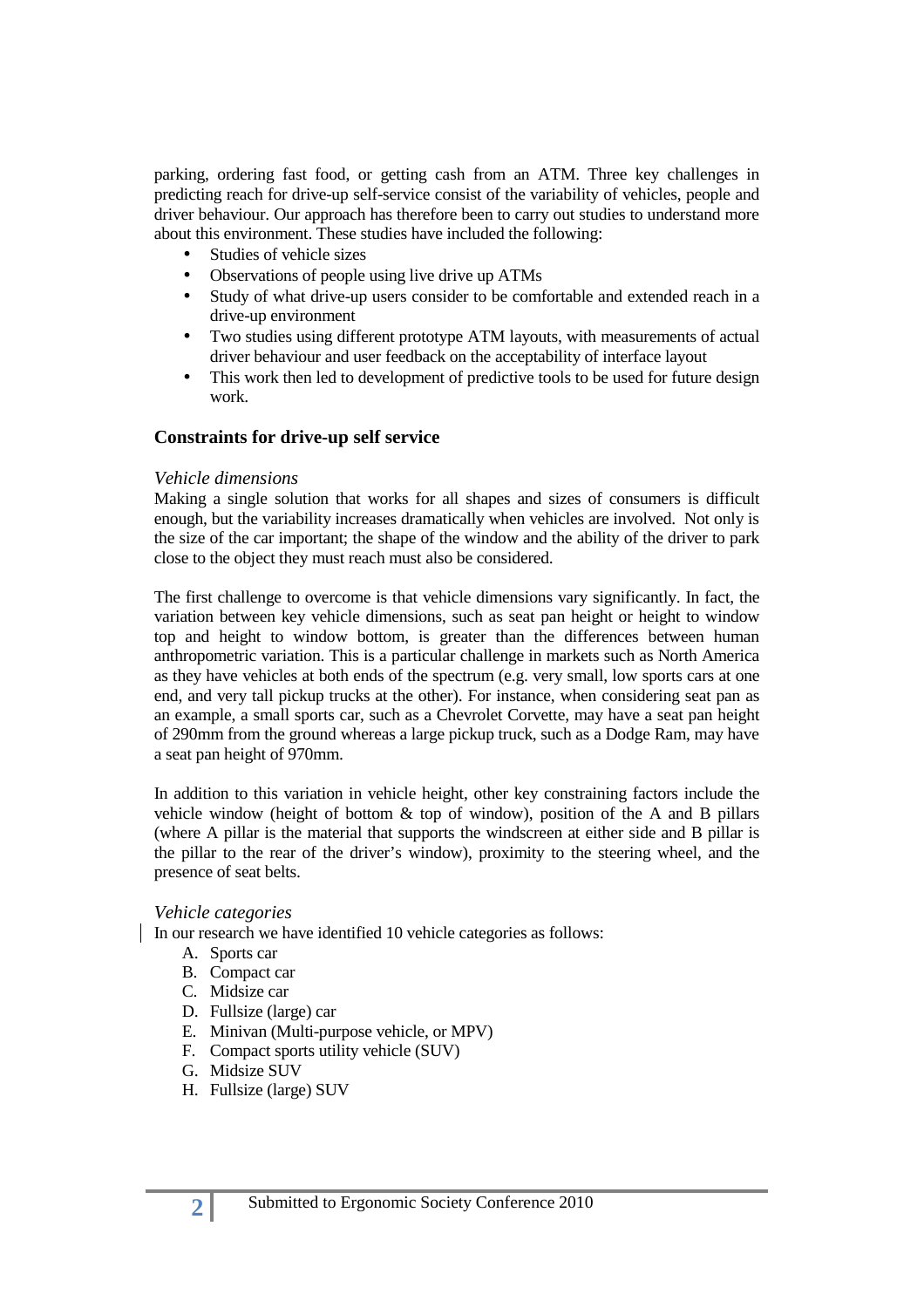- I. Compact pickup truck
- J. Midsize & large pickup truck

Vehicle categories were derived primarily from US vehicle categorisations, and then harmonised across other national classification schemes (e.g. Euro NCAP, ACRISS car classification codes). When considering window height, the B pillar, window top and window bottom can be summarised graphically giving a clear view of the distribution of vehicle dimensions across the vehicle population. All of these factors combine to ensure that there is little overlap between the vehicle categories Figure 1 (or no overlap at all when considering sports cars and large SUVs or pickup trucks, Figure 2) and an extremely limited zone of reach for all consumers in all vehicles.



# *Vehicle ownership*

Data was gathered in 2006 regarding ownership of vehicles by NCR from available data for the previous two years. Sources included US Bureau of Transportation Statistics (2005), US Automotive parts industry annual assessment (2005), and the Road Ahead for the US Auto Industry (2005).

|                                     | Table 1: US vehicle ownership 2004-2005 |         |
|-------------------------------------|-----------------------------------------|---------|
| <b>Vehicle Description</b>          | 2005(%)                                 | 2004(%) |
| a: sports                           |                                         | 3       |
| b: compact car                      | 16                                      | 15      |
| c: midsize car                      | 21                                      | 21      |
| d: fullsize (large) car             |                                         |         |
| e: minivan (MPV)                    |                                         |         |
| f: compact SUV                      |                                         |         |
| g: midsize SUV                      | 16                                      | 16      |
| h: large SUV                        |                                         |         |
| i: compact truck                    |                                         |         |
| $\mathbf{i}$ : medium & large truck | 15                                      | 16      |
| k: motorbike                        |                                         |         |
| 1: large commercial vehicles        |                                         |         |
| m: full size van                    |                                         |         |

#### **Drive-up evaluations**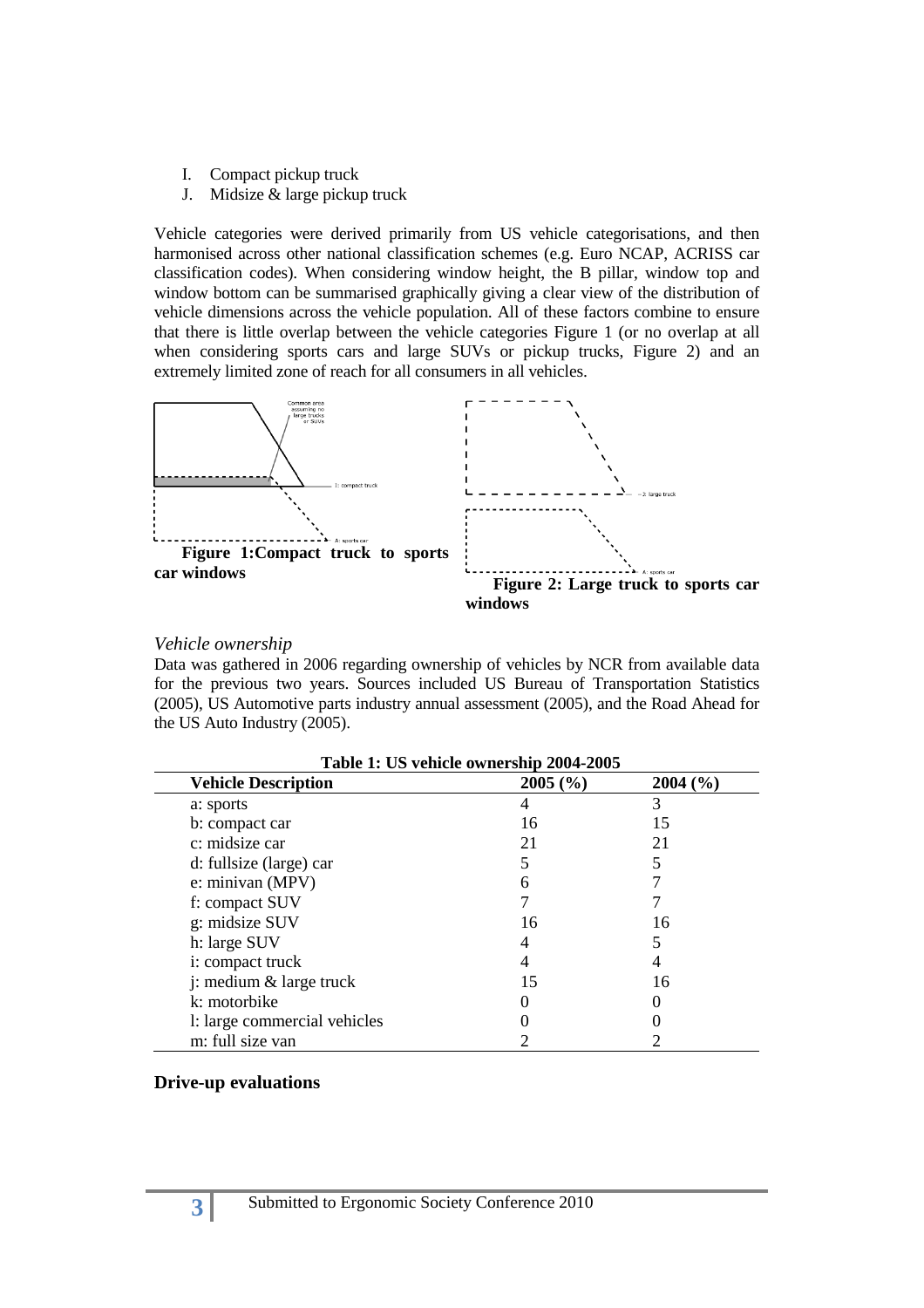Two studies were conducted at an NCR facility in Duluth, Georgia. The first study with 104 participants (with at least seven participants for each of the previously mentioned ten vehicle categories) evaluated how far people were willing to reach to use a drive-up ATM, with measures being taken for comfortable and extended reach. In addition, this study also assessed two prototype ATM layouts, with measurements of actual driver behaviour and user feedback on whether or not aspects of the layout were acceptable. The second study, with 74 participants validated driver behaviour and user feedback on a revised ATM layout (which had been changed as a result of the first study).



**Figure 3: Examples of reach from a range of vehicle types** 

# *Variability in parking*

Our research has found that consumers vary significantly in their positioning of vehicles when using a drive-up facility. Parking position varied significantly both in terms of horizontal alignment on the drive-up terminal (i.e. how far along the interface they parked), and distance from the ATM to the vehicle. In one study (104 participants), it was found that distance from ATM to shoulder of participant (when sitting at rest) varied from 575 to 1084mm. This is a problem as this was beyond arm length for many participants. For example, a  $5<sup>th</sup>$  percentile US female arm length shoulder to fingertip is 666mm (PeopleSize 2008). In the same study, horizontal alignment (position of shoulder along the interface) varied from 32 to 685mm (relative to the left hand edge of the interface) as illustrated in Figure 4.



**Figure 4: Horizontal parking position (showing min, mean and max shoulder)** 

#### *Challenges of designing for a worldwide population*

In addition to this variability in vehicle demographics there is the challenge of designing for a worldwide population, with a given percentile varying significantly between national populations. For instance, taking PeopleSize  $(2008)$  as a source, a 5<sup>th</sup> percentile female has stature of 1479, 1517 or 1559mm for Chinese (urban), British and Dutch (1986) female populations respectively. Arm length (shoulder to fingertip) varies in a similar manner with a British female having an arm length of 665mm and a Chinese female of 622mm. For this reason we use 7 worldwide anthropometric models for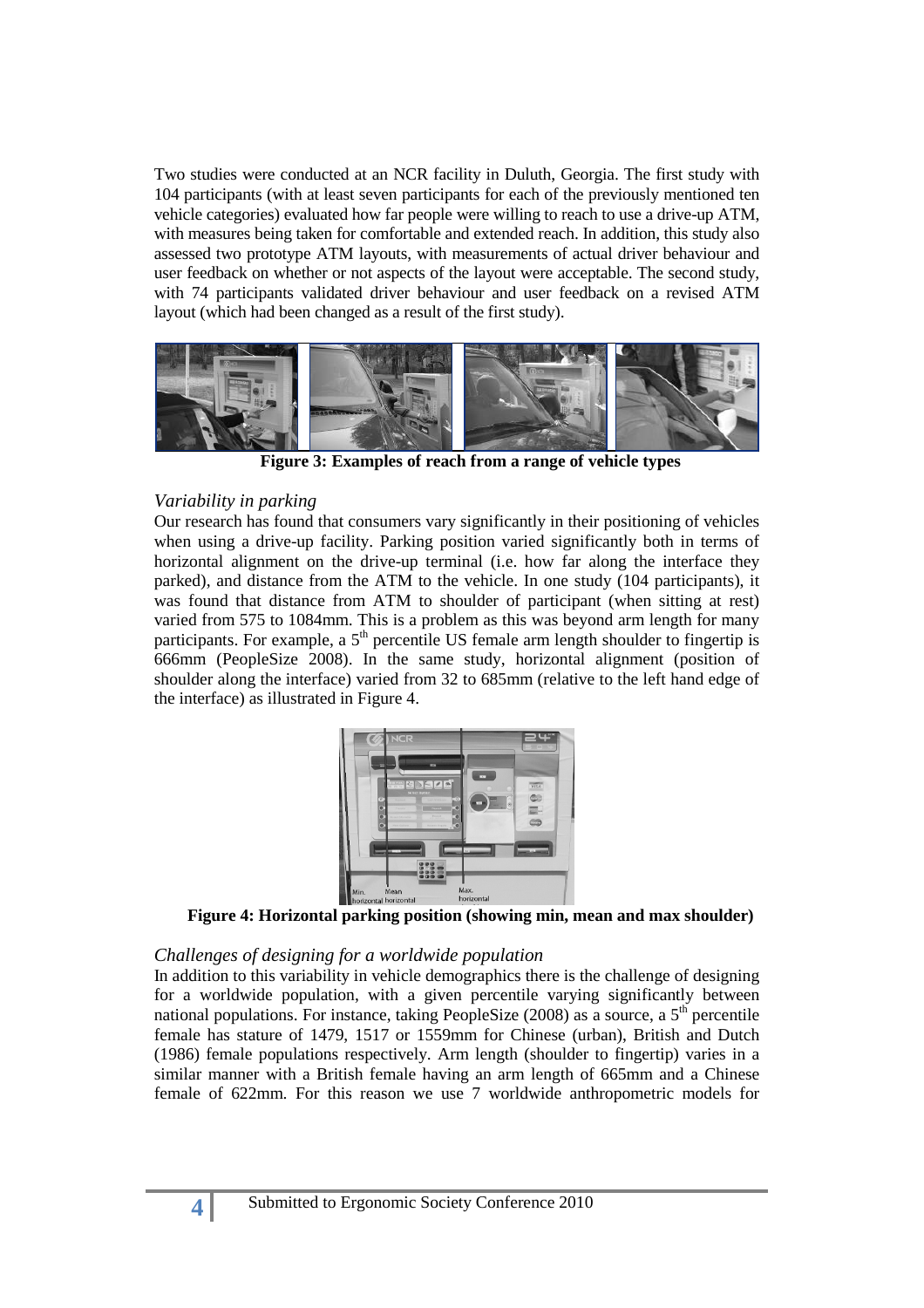ambulant users as published by Smith and Coventry (2002).

*Resultant postures* 



**Figure 5: Examples of extreme postures at drive-up** 

As can be seen in Figure 5, consumers at a drive-up terminal are willing to reach far beyond what would be acceptable in other environments. In particular, the difference between what is acceptable in a walk-up environment (such as an ATM in the high street, or a self-checkout kiosk in a supermarket) and what is acceptable in drive-up are significant. For instance, in a drive-up environment some consumers are willing to not only lean beyond what would be considered comfortable, but are also willing to twist their torso, pivot about 1 arm, and sometimes even go to the extent of opening their vehicle door in order to reach the terminal. These findings were validated by field observations (before and after these studies) of actual behaviour at real drive-up ATMs, with similar postures being adopted by consumers at drive-up ATMs. For example, Figure 6 shows a consumer in a large pickup truck with their door open, pivoting on their left arm while reaching with the right to reach an actual drive-up ATM, with Figure 7 showing a consumer in a midsize SUV with their door open stretching with their left hand.



Figure 6: Large pickup truck Figure 7: Midsize SUV



# *Main findings*

Main findings from these two studies included recommendations and revisions of the ATM designs that were investigated, and information that could then be used to inform the development of a predictive reach tool for drive-up. A key finding was the importance of minimising depth in the interface.

# **Predicting reach with existing tools**

The challenge of accurately predicting reach in an applied area from static anthropometry tables is known (see for example Pheasant, 1995, Robinette and Hudson, 2006) as is the need for subsequent fitting trials. Application areas such as drive-up, that tend to involve more extreme stretching postures are necessarily more challenging as is modelling these constraints effectively with existing tools. For this reason the authors have built in-house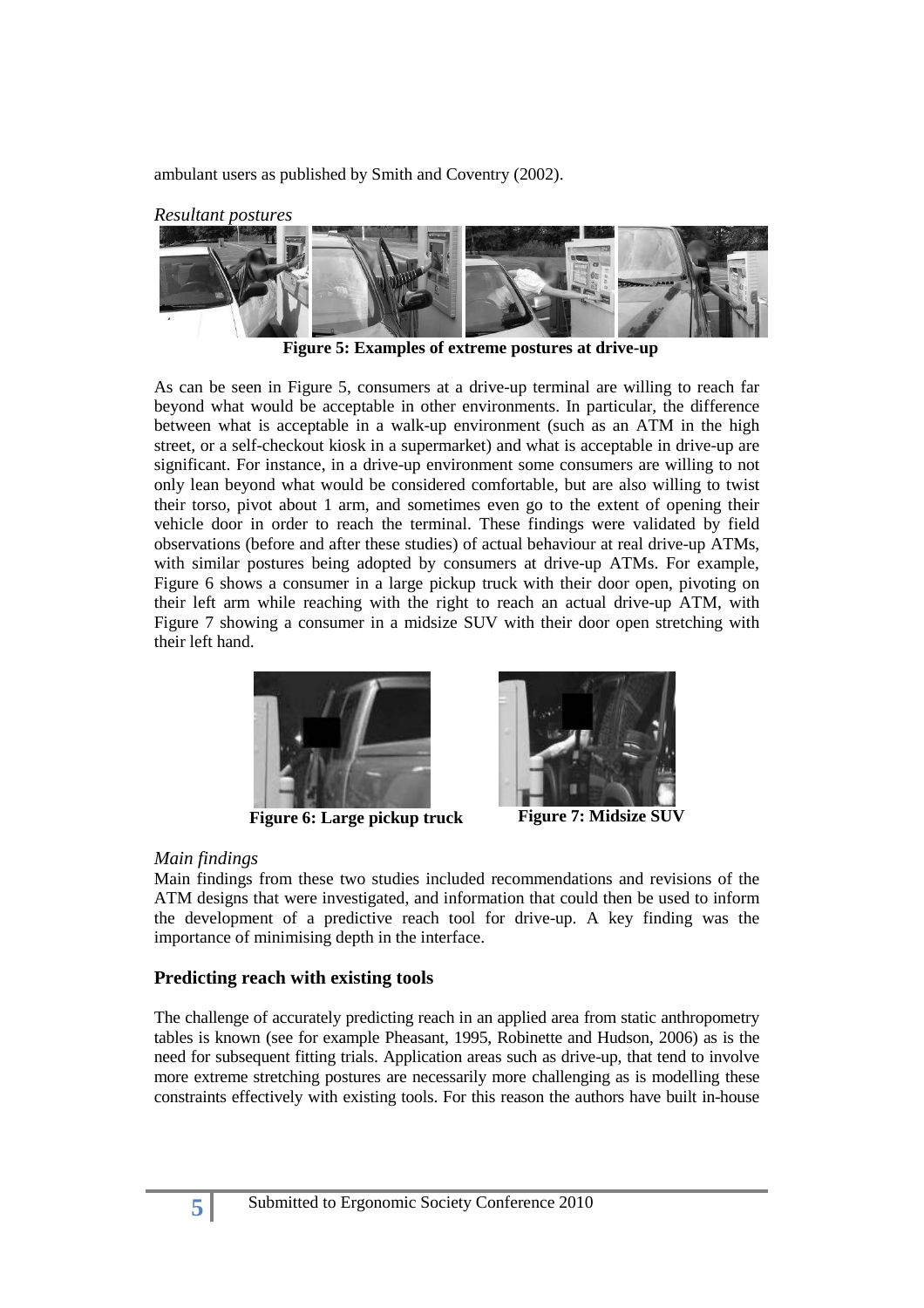predictive models of reach for drive-up to overcome these challenges.

The traditional approach for predicting reach assumes a single parking position for one or two vehicle types, and then makes predictions based on static anthropometry for a number of percentiles, for example  $5<sup>th</sup>$  percentile US female and  $95<sup>th</sup>$  percentile US male (Psihogios and Swope, 1997). This assumed that people would park in the optimal position horizontally along the interface. An example of this can be seen in Figure 8. This approach does not cover the range of vehicles currently in common usage, and only gives predictions of what might be considered comfortable reach. In particular, the extreme postural adjustments that are commonly seen in drive-up are not readily predicted by such tools.



**Figure 8: Comfortable reach, Psihogios and Swope (1997)** 

# **Predicting reach – our approach**

As a result of the challenges previously discussed, a two-stage study was conducted with 104 and 74 participants respectively. This study was a self-reported comfort zone approach, rather than a classic marker-based dynamic anthropometric study, as one of the key challenges was that consumers appeared to reach beyond what would normally be acceptable. A new predictive tool for reach was derived from empirical data. Participants were recruited such that all 10 vehicle categories (from sports cars to large pickup trucks) were adequately represented (Table 2).

|               |         |         |       |      | <b>Table 2. Number of participants in each venicle type</b> |            |       |         |       |      |
|---------------|---------|---------|-------|------|-------------------------------------------------------------|------------|-------|---------|-------|------|
| <b>Sports</b> | Compact | Midsize | Large | Mini | Compact                                                     | Midsize    | Large | Compact | Large | Bike |
|               | car     | car     | car   | van  |                                                             | <b>SUV</b> | SUV   | truck   | truck |      |
|               |         |         |       |      |                                                             |            |       |         |       |      |

Comfortable and extended reach were measured separately. Comfortable reach was defined as involving minimal movement, just moving the arm; i.e. static reach. This was expected to give an indication of an optimal zone, which is useful in optimising the design and provides a best case for comparisons. Extended reach was defined as "as far as you would be willing to reach when using a drive-up ATM"; i.e. dynamic reach. This included leaning and lifting from the seat, and gives an indication of possible reach.

Key vehicle dimensions were measured including height to window top & bottom, width of window bottom, and parking distance and horizontal alignment. Parking position was also self-reported with participants tending to report that they aligned on the centre of the display, whereas their actual measured shoulder position was just inside the left-hand edge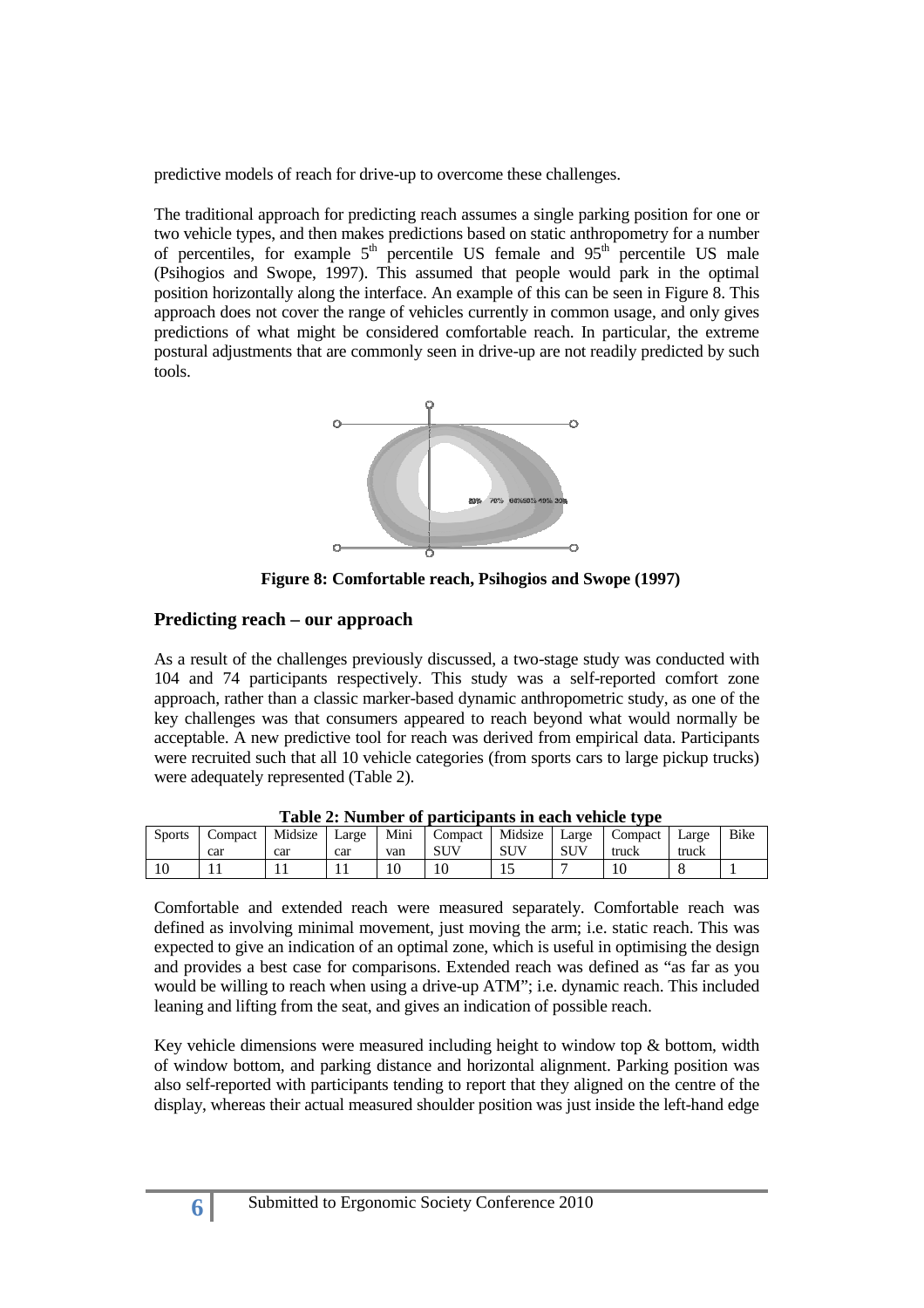of the screen. Reach was measured by each participant parking next to a large sheet of paper, and were then asked to mark how far they could comfortably reach (in a circular manner about the shoulder), and then how far they would be willing to reach to use a drive-up terminal (see Figure 9 and Figure 10 for an example of some of the raw data obtained for compact cars).



These results were then combined for each vehicle category and normalised (so each vehicle category was weighted equally irrespective of how many vehicles were actually sampled). Predicted reach can then be combined across all 10 vehicle categories (e.g. for US and Canada) or for a subset of vehicle categories (e.g. for Europe). This results in percentage comfortable and extended reach for these populations (Figure 11 and Figure 12). Colour coding was added to give a quick graphical indication of predictions of reach and to help in readily communicating the findings.

# *Limitations*

Although the study had good ecological validity as it was conducted in a car park, with drive-up ATM models laid out as if within a drive-up lane and participants in their own vehicle, there may be slight differences between what people reported they were willing to do, and what they actually do in practice. In addition, as this study was conducted in the US with US vehicles, there may be limitations when generalizing these results to other populations as there may be differences in culture, behaviour, driving position and willingness to accept extreme postures between the populations.

# **Conclusions and future work**

Use of drive-up terminals often involves unusual and extreme postures. However, people find these acceptable (participants cited convenience and perceived security as two factors for this). Predicting what would be acceptable in terms of reach in these environments would not be possible with existing tools. New predictions of comfortable and extended reach were therefore derived from empirical data. Another key finding was to move from assuming a fixed parking position to gaining an appreciation of depth as a very important factor in a drive-up terminal interface. As a result we now design to minimize reach in all three dimensions, recognizing the significant additional benefits that reductions in depth of the user interface have in improving reach for all users.

These predictions have subsequently been applied to the development of a new drive-up ATM, initial feedback is that this drive-up ATM offers significant benefit over other designs as a result of applying this knowledge. Predictions have been demonstrated to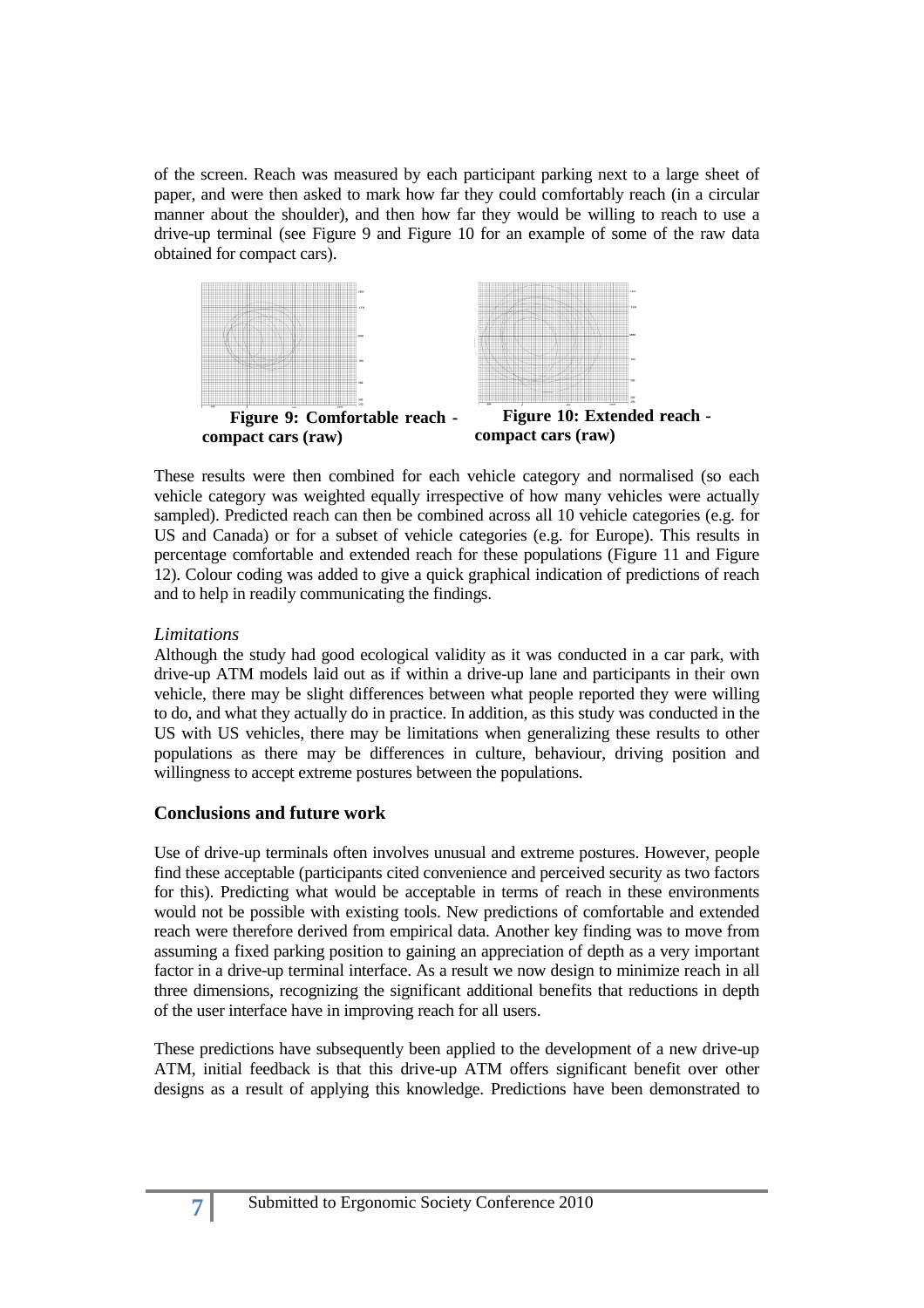confirm previously gathered knowledge in terms of challenges with existing products and are expected to provide a powerful tool in the development of future drive-up solutions.

An extension of this work is to use more detailed human modeling tools such as SAMMIE (Porter *et al.,*2004) and apply commonly occurring postures in order to provide more detailed 3-dimensional predictions of reach. Initial work demonstrated that this would be of particular benefit when considering tasks that require high levels of manual dexterity (e.g. use of a biometric fingerprint reader). However, this has not been explored further as it requires significant investment in terms of obtaining appropriate 3 dimensional models of the relevant vehicles.

| a la color de la color de la colorada de la color de la color de la color de la color<br>A R R R AN AN ANGER ANGER ANGERE AN AP AT<br><b>I A FIRM HERE FERE HER HER HER HER HER HER HER HER</b><br>In your cash well-known with your countries was one was your your your your your your city you want you you you have<br>A A A A C AN AN ORDER WE WE ARRANGED TO A REPORT OF A REAL PROPERTY AND RELEASED FOR ANY ARRANGEMENT AND LOC<br>2 20 20 21 22 23 24 25 26 27 28 29 29 20 20 20 20 20 21 22 23 24 25 26 27 28 29 20 21 22 23 24 25 26 27 28 29 20 21 22 23 24<br>1 1 1 1 2 2 2 2 2 3 4 5 6 7 8 9 9 9 9 9 9 8 8 9 9 0 1 2 3 9 9 0 8 9 8 9 8 9 8 9 9 0 1<br>2 2 4 4 5 5 6 <b>7 8 9 10 11 12 13 14 15 16 17 18 19 10 11 12 13 14 15 16 17 18 18 19 10 11 12 13 14 15 16 17 18 1</b><br><b>COMPUTATIONS AND RESERVED TO A RESIDENCE AND RESERVED ON A RESIDENCE OF A REAL PROPERTY AND RESIDENCE</b><br>A I A A 2 A 22 A 22 BY AN UN WAS THE REAL PROPERTY OF THE ANNUAL MANAGEMENT OF THE AVE<br>2 2 2 3 3 4 5 6 7 8 9 9 0 1 2 3 4 5 6 7 8 9 0 1 2 3 4 5 6 7 8 9 0 1 2 3 4 5 6 7 8 9 0 1 2 3 4 5 6 7 8 9 0 1 2<br>A P 40 47 51 82 93 94 95 96 97 98 99 90 90 90 90 90 90 91 92 93 94 95 96 97 98 99 90 91 92 93 94 95 96 97 98 99 90 91 92 93 94 95 96 97 98 99 90 91 92 93 94 95 96 97 98 99 90 91 92 93 94 95 96 97 98 99 90 91 92 93 94 95 96<br>$1.1.1.1$ CHARD HOUSE OF REAL PROPERTY.<br><b>2 2 3 3 4 5 4 5 6 7 8 9 9 10 11 12 13 14 15 16 17 18 18 19 19 10 11 12 13 14 15 16 17 18 18 19 19 19 10 11 12 1</b><br>A R A R AND HOMES MURDERED AVAIL<br>THE R. P. LEWIS CO., LANSING, MICH. 49-14039-1-120-2-20-20-20-20-20-20-20-20-20-20-20-2<br>.<br>.<br><br><br>$-1$<br>$-1$<br>- 8<br>- 81<br>$\pm 0$<br>× |
|------------------------------------------------------------------------------------------------------------------------------------------------------------------------------------------------------------------------------------------------------------------------------------------------------------------------------------------------------------------------------------------------------------------------------------------------------------------------------------------------------------------------------------------------------------------------------------------------------------------------------------------------------------------------------------------------------------------------------------------------------------------------------------------------------------------------------------------------------------------------------------------------------------------------------------------------------------------------------------------------------------------------------------------------------------------------------------------------------------------------------------------------------------------------------------------------------------------------------------------------------------------------------------------------------------------------------------------------------------------------------------------------------------------------------------------------------------------------------------------------------------------------------------------------------------------------------------------------------------------------------------------------------------------------------------------------------------------------------|
|                                                                                                                                                                                                                                                                                                                                                                                                                                                                                                                                                                                                                                                                                                                                                                                                                                                                                                                                                                                                                                                                                                                                                                                                                                                                                                                                                                                                                                                                                                                                                                                                                                                                                                                              |
|                                                                                                                                                                                                                                                                                                                                                                                                                                                                                                                                                                                                                                                                                                                                                                                                                                                                                                                                                                                                                                                                                                                                                                                                                                                                                                                                                                                                                                                                                                                                                                                                                                                                                                                              |
|                                                                                                                                                                                                                                                                                                                                                                                                                                                                                                                                                                                                                                                                                                                                                                                                                                                                                                                                                                                                                                                                                                                                                                                                                                                                                                                                                                                                                                                                                                                                                                                                                                                                                                                              |
|                                                                                                                                                                                                                                                                                                                                                                                                                                                                                                                                                                                                                                                                                                                                                                                                                                                                                                                                                                                                                                                                                                                                                                                                                                                                                                                                                                                                                                                                                                                                                                                                                                                                                                                              |
|                                                                                                                                                                                                                                                                                                                                                                                                                                                                                                                                                                                                                                                                                                                                                                                                                                                                                                                                                                                                                                                                                                                                                                                                                                                                                                                                                                                                                                                                                                                                                                                                                                                                                                                              |
|                                                                                                                                                                                                                                                                                                                                                                                                                                                                                                                                                                                                                                                                                                                                                                                                                                                                                                                                                                                                                                                                                                                                                                                                                                                                                                                                                                                                                                                                                                                                                                                                                                                                                                                              |
|                                                                                                                                                                                                                                                                                                                                                                                                                                                                                                                                                                                                                                                                                                                                                                                                                                                                                                                                                                                                                                                                                                                                                                                                                                                                                                                                                                                                                                                                                                                                                                                                                                                                                                                              |
|                                                                                                                                                                                                                                                                                                                                                                                                                                                                                                                                                                                                                                                                                                                                                                                                                                                                                                                                                                                                                                                                                                                                                                                                                                                                                                                                                                                                                                                                                                                                                                                                                                                                                                                              |
|                                                                                                                                                                                                                                                                                                                                                                                                                                                                                                                                                                                                                                                                                                                                                                                                                                                                                                                                                                                                                                                                                                                                                                                                                                                                                                                                                                                                                                                                                                                                                                                                                                                                                                                              |
|                                                                                                                                                                                                                                                                                                                                                                                                                                                                                                                                                                                                                                                                                                                                                                                                                                                                                                                                                                                                                                                                                                                                                                                                                                                                                                                                                                                                                                                                                                                                                                                                                                                                                                                              |
|                                                                                                                                                                                                                                                                                                                                                                                                                                                                                                                                                                                                                                                                                                                                                                                                                                                                                                                                                                                                                                                                                                                                                                                                                                                                                                                                                                                                                                                                                                                                                                                                                                                                                                                              |
|                                                                                                                                                                                                                                                                                                                                                                                                                                                                                                                                                                                                                                                                                                                                                                                                                                                                                                                                                                                                                                                                                                                                                                                                                                                                                                                                                                                                                                                                                                                                                                                                                                                                                                                              |
|                                                                                                                                                                                                                                                                                                                                                                                                                                                                                                                                                                                                                                                                                                                                                                                                                                                                                                                                                                                                                                                                                                                                                                                                                                                                                                                                                                                                                                                                                                                                                                                                                                                                                                                              |
|                                                                                                                                                                                                                                                                                                                                                                                                                                                                                                                                                                                                                                                                                                                                                                                                                                                                                                                                                                                                                                                                                                                                                                                                                                                                                                                                                                                                                                                                                                                                                                                                                                                                                                                              |
|                                                                                                                                                                                                                                                                                                                                                                                                                                                                                                                                                                                                                                                                                                                                                                                                                                                                                                                                                                                                                                                                                                                                                                                                                                                                                                                                                                                                                                                                                                                                                                                                                                                                                                                              |
|                                                                                                                                                                                                                                                                                                                                                                                                                                                                                                                                                                                                                                                                                                                                                                                                                                                                                                                                                                                                                                                                                                                                                                                                                                                                                                                                                                                                                                                                                                                                                                                                                                                                                                                              |
|                                                                                                                                                                                                                                                                                                                                                                                                                                                                                                                                                                                                                                                                                                                                                                                                                                                                                                                                                                                                                                                                                                                                                                                                                                                                                                                                                                                                                                                                                                                                                                                                                                                                                                                              |
|                                                                                                                                                                                                                                                                                                                                                                                                                                                                                                                                                                                                                                                                                                                                                                                                                                                                                                                                                                                                                                                                                                                                                                                                                                                                                                                                                                                                                                                                                                                                                                                                                                                                                                                              |
|                                                                                                                                                                                                                                                                                                                                                                                                                                                                                                                                                                                                                                                                                                                                                                                                                                                                                                                                                                                                                                                                                                                                                                                                                                                                                                                                                                                                                                                                                                                                                                                                                                                                                                                              |
|                                                                                                                                                                                                                                                                                                                                                                                                                                                                                                                                                                                                                                                                                                                                                                                                                                                                                                                                                                                                                                                                                                                                                                                                                                                                                                                                                                                                                                                                                                                                                                                                                                                                                                                              |
|                                                                                                                                                                                                                                                                                                                                                                                                                                                                                                                                                                                                                                                                                                                                                                                                                                                                                                                                                                                                                                                                                                                                                                                                                                                                                                                                                                                                                                                                                                                                                                                                                                                                                                                              |
|                                                                                                                                                                                                                                                                                                                                                                                                                                                                                                                                                                                                                                                                                                                                                                                                                                                                                                                                                                                                                                                                                                                                                                                                                                                                                                                                                                                                                                                                                                                                                                                                                                                                                                                              |
|                                                                                                                                                                                                                                                                                                                                                                                                                                                                                                                                                                                                                                                                                                                                                                                                                                                                                                                                                                                                                                                                                                                                                                                                                                                                                                                                                                                                                                                                                                                                                                                                                                                                                                                              |
|                                                                                                                                                                                                                                                                                                                                                                                                                                                                                                                                                                                                                                                                                                                                                                                                                                                                                                                                                                                                                                                                                                                                                                                                                                                                                                                                                                                                                                                                                                                                                                                                                                                                                                                              |
|                                                                                                                                                                                                                                                                                                                                                                                                                                                                                                                                                                                                                                                                                                                                                                                                                                                                                                                                                                                                                                                                                                                                                                                                                                                                                                                                                                                                                                                                                                                                                                                                                                                                                                                              |
|                                                                                                                                                                                                                                                                                                                                                                                                                                                                                                                                                                                                                                                                                                                                                                                                                                                                                                                                                                                                                                                                                                                                                                                                                                                                                                                                                                                                                                                                                                                                                                                                                                                                                                                              |
|                                                                                                                                                                                                                                                                                                                                                                                                                                                                                                                                                                                                                                                                                                                                                                                                                                                                                                                                                                                                                                                                                                                                                                                                                                                                                                                                                                                                                                                                                                                                                                                                                                                                                                                              |
|                                                                                                                                                                                                                                                                                                                                                                                                                                                                                                                                                                                                                                                                                                                                                                                                                                                                                                                                                                                                                                                                                                                                                                                                                                                                                                                                                                                                                                                                                                                                                                                                                                                                                                                              |
|                                                                                                                                                                                                                                                                                                                                                                                                                                                                                                                                                                                                                                                                                                                                                                                                                                                                                                                                                                                                                                                                                                                                                                                                                                                                                                                                                                                                                                                                                                                                                                                                                                                                                                                              |
|                                                                                                                                                                                                                                                                                                                                                                                                                                                                                                                                                                                                                                                                                                                                                                                                                                                                                                                                                                                                                                                                                                                                                                                                                                                                                                                                                                                                                                                                                                                                                                                                                                                                                                                              |
|                                                                                                                                                                                                                                                                                                                                                                                                                                                                                                                                                                                                                                                                                                                                                                                                                                                                                                                                                                                                                                                                                                                                                                                                                                                                                                                                                                                                                                                                                                                                                                                                                                                                                                                              |
|                                                                                                                                                                                                                                                                                                                                                                                                                                                                                                                                                                                                                                                                                                                                                                                                                                                                                                                                                                                                                                                                                                                                                                                                                                                                                                                                                                                                                                                                                                                                                                                                                                                                                                                              |

**Figure 11: Comfortable reach (US) Figure 12: Extended reach (US)** 

#### *Acknowledgements*

The authors acknowledge the funding and support of NCR Corporation.

#### **References**

PeopleSize 2008 Professional software, Open Ergonomics Ltd.

- Pheasant, S.T., 1995. Anthropometry and the design of workspaces,. In J.R. Wilson and E.N. Corlett (eds.) *Evaluation of Human Work (2nd edition)*, (Taylor and Francis, London), 557-573
- Porter, J.M., Marshall, R., Freer, M. and Case, K., 2004. SAMMIE: a computer aided ergonomics design tool. In: N.J. Delleman, C.M. Haslegrave, and D.B. Chaffin (eds.) *Working Postures and Movements – tools for evaluation and engineering*, (Boca Raton: CRC Press LLC), 454-462.
- Psihogios, J. and Swope, G., 1997. Drive-up ATM Design recommendations based on user anthropometry and automobile type. NCR Human Factors Consulting internal report.
- Robinette, K.M. and Hudson, J.A., 2006. Anthropometry. In G. Salvendy (Ed.) *Handbook of human factors and ergonomics (3rd edition)*. (John Wiley & Sons, New Jersey), 322-339
- Office of Aerospace and Automotive Industries Manufacturing and Services, International Trade Administration. June 2005, *The Road Ahead for the U.S. Auto Industry (RA2005)*, U.S. Department of Commerce.
- Office of Aerospace and Automotive Industries Manufacturing and Services,